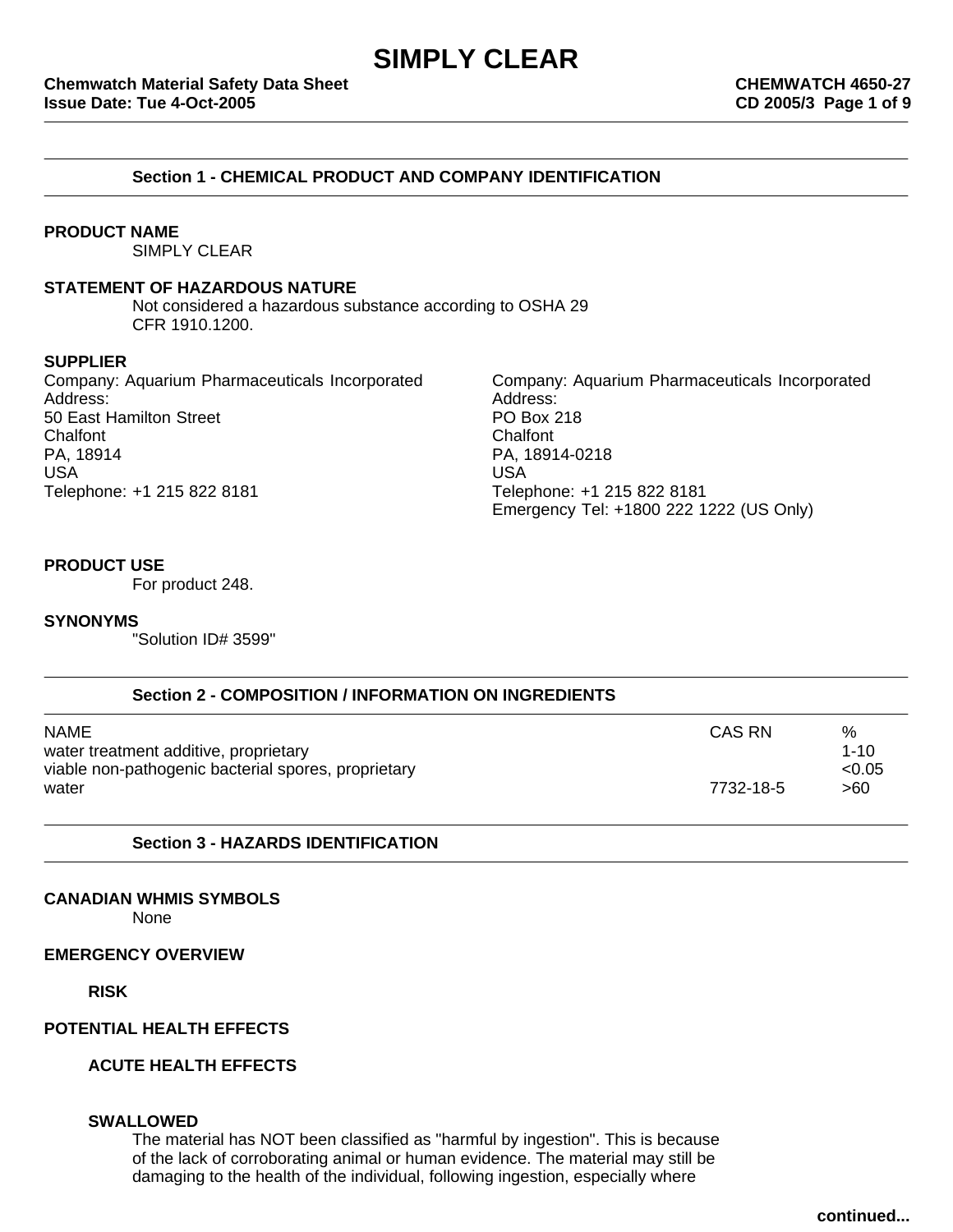pre-existing organ (e.g. liver, kidney) damage is evident. Present definitions of harmful or toxic substances are generally based on doses producing mortality (death) rather than those producing morbidity (disease, ill-health). Gastrointestinal tract discomfort may produce nausea and vomiting. In an occupational setting however, unintentional ingestion is not thought to be cause for concern.

## **EYE**

Although the liquid is not thought to be an irritant, direct contact with the eye may produce transient discomfort characterized by tearing or conjunctival redness (as with windburn).

## **SKIN**

The material is not thought to produce adverse health effects or skin irritation following contact (as classified using animal models). Nevertheless, good hygiene practice requires that exposure be kept to a minimum and that suitable gloves be used in an occupational setting.

# **INHALED**

Not normally a hazard due to non-volatile nature of product. The material is not thought to produce adverse health effects or irritation of the respiratory tract (as classified using animal models). Nevertheless, good hygiene practice requires that exposure be kept to a minimum and that suitable control measures be used in an occupational setting.

## **CHRONIC HEALTH EFFECTS**

Long-term exposure to the product is not thought to produce chronic effects adverse to the health (as classified using animal models); nevertheless exposure by all routes should be minimized as a matter of course.

# **Section 4 - FIRST AID MEASURES**

## **SWALLOWED**

- Immediately give a glass of water.
- First aid is not generally required. If in doubt, contact a Poisons

Information Center or a doctor.

## **EYE**

- If this product comes in contact with eyes:
- Wash out immediately with water.
- If irritation continues, seek medical attention.
- Removal of contact lenses after an eye injury should only be undertaken by skilled personnel.

# **SKIN**

If skin or hair contact occurs:

- Flush skin and hair with running water (and soap if available).
- Seek medical attention in event of irritation.

# **INHALED**

- If fumes or combustion products are inhaled remove from contaminated area.
- Other measures are usually unnecessary.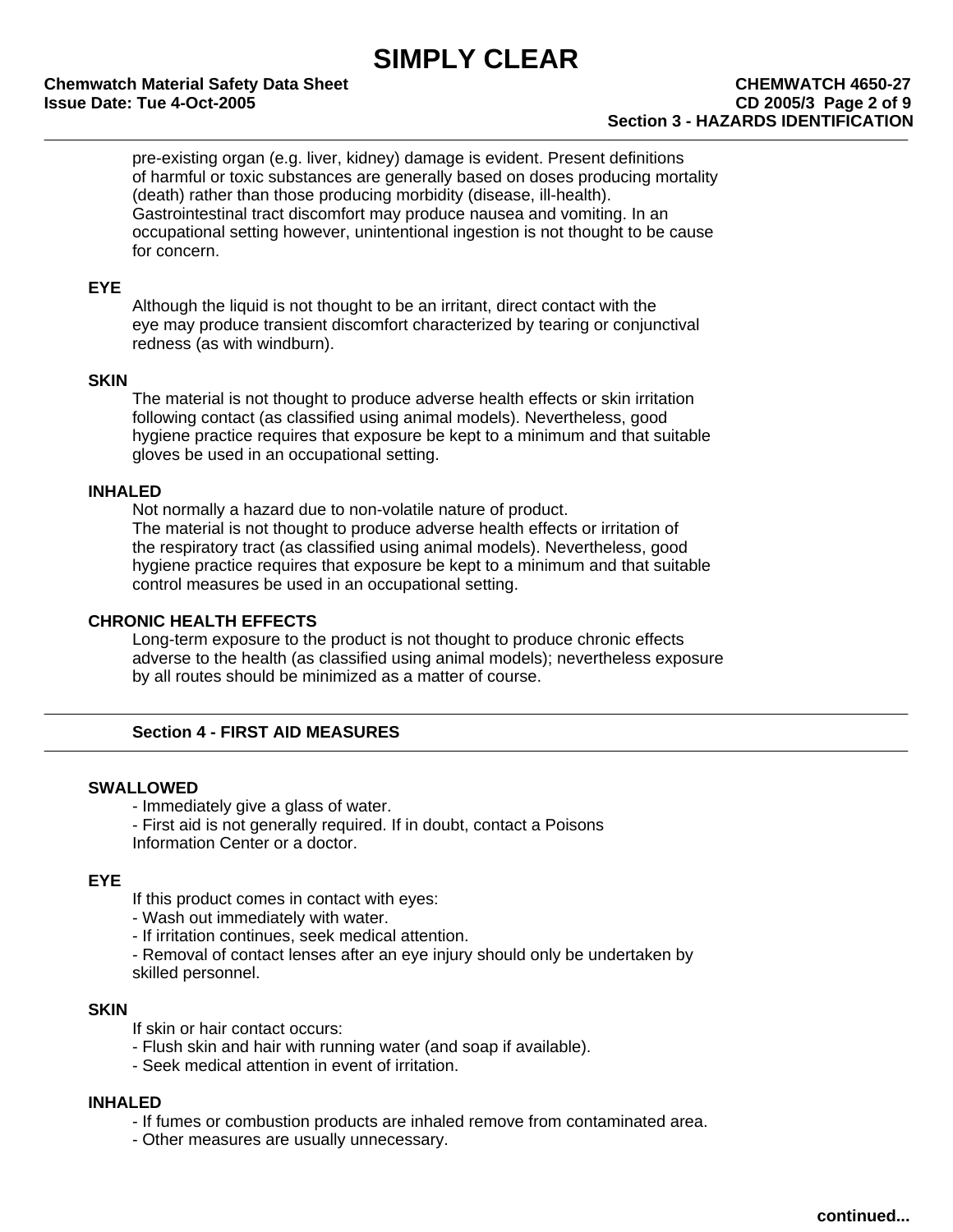**NOTES TO PHYSICIAN**

Treat symptomatically.

# **Section 5 - FIRE FIGHTING MEASURES**

Flash Point (°F): Not Applicable Lower Explosive Limit (%): Not Applicable Upper Explosive Limit (%): Not Applicable Autoignition Temp (°F): Not Applicable

# **EXTINGUISHING MEDIA**

- There is no restriction on the type of extinguisher which may be used. Use extinguishing media suitable for surrounding area.

# **FIRE FIGHTING**

- Alert Emergency Responders and tell them location and nature of hazard.
- Wear breathing apparatus plus protective gloves for fire only.
- Prevent, by any means available, spillage from entering drains or water course.
- Use fire fighting procedures suitable for surrounding area.
- Do not approach containers suspected to be hot.
- Cool fire exposed containers with water spray from a protected location.
- If safe to do so, remove containers from path of fire.
- Equipment should be thoroughly decontaminated after use.

# **GENERAL FIRE HAZARDS/HAZARDOUS COMBUSTIBLE PRODUCTS**

- Non combustible.
- Not considered to be a significant fire risk.
- Expansion or decomposition on heating may lead to violent rupture of

containers.

- Decomposes on heating and may produce toxic/ irritating fumes.
- May emit acrid smoke.

# **FIRE INCOMPATIBILITY**

None known.

# **Section 6 - ACCIDENTAL RELEASE MEASURES**

## **MINOR SPILLS**

- Clean up all spills immediately.
- Avoid breathing vapors and contact with skin and eyes.
- Control personal contact by using protective equipment.
- Contain and absorb spill with sand, earth, inert material or vermiculite.
- Wipe up.
- Place in a suitable labeled container for waste disposal.

# **MAJOR SPILLS**

Minor hazard.

- Clear area of personnel.
- Alert Emergency Responders and tell them location and nature of hazard.
- Control personal contact by using protective equipment as required.
- Prevent spillage from entering drains or water ways.
- Contain spill with sand, earth or vermiculite.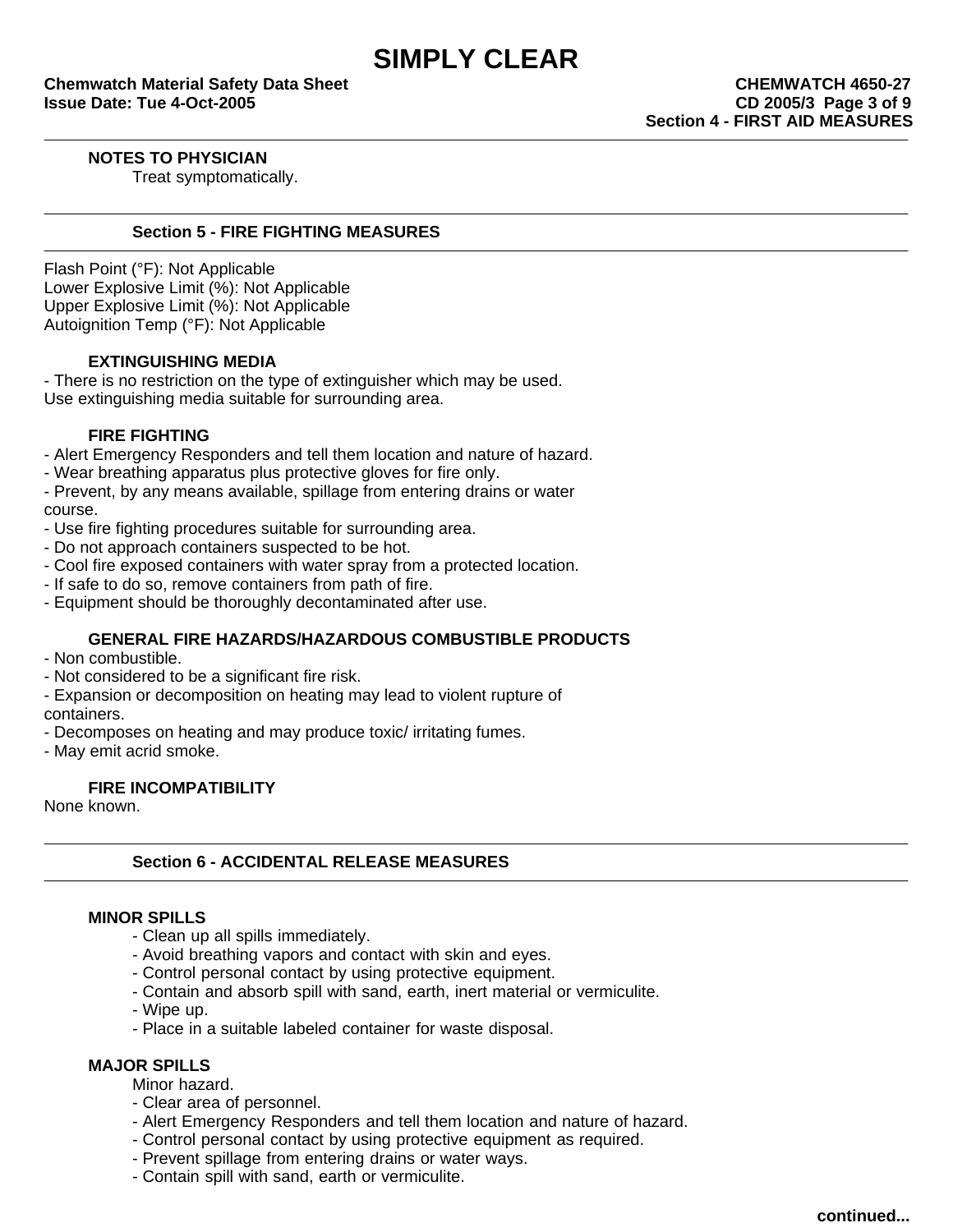- Collect recoverable product into labeled containers for recycling.
- Absorb remaining product with sand, earth or vermiculite and place in appropriate containers for disposal.
- 
- Wash area and prevent runoff into drains or waterways.
- If contamination of drains or waterways occurs, advise emergency services.

# **ACUTE EXPOSURE GUIDELINE LEVELS (AEGL) (in ppm)**

- AEGL 1: The airborne concentration of a substance above which it is predicted that the general population, including susceptible individuals, could experience notable discomfort, irritation, or certain asymptomatic nonsensory effects. However, the effects are not disabling and are transient and reversible upon cessation of exposure.
- AEGL 2: The airborne concentration of a substance above which it is predicted that the general population, including susceptible individuals, could experience irreversible or other serious, long-lasting adverse health effects or an impaired ability to escape.
- AEGL 3: The airborne concentration of a substance above which it is predicted that the general population, including susceptible individuals, could experience life-threatening health effects or death.

# **EMERGENCY RESPONSE PLANNING GUIDELINES (ERPG)**

The maximum airborne concentration below which it is believed that nearly all individuals could be exposed for up to one hour WITHOUT experiencing or developing

life-threatening health effects is: water 500 mg/m<sup>3</sup>

irreversible or other serious effects or symptoms which could impair an individual's ability to take protective action is: water 500 mg/m<sup>3</sup>

other than mild, transient adverse effects without perceiving a clearly defined odour is: water 500 mg/m<sup>3</sup>

The threshold concentration below which most people. will experience no appreciable risk of health effects: water 500 mg/m<sup>3</sup>

American Industrial Hygiene Association (AIHA)

Ingredients considered according exceed the following cutoffs  $V$ ery Toxic (T+) >= 0.1% Toxic (T)  $= 3.0\%$ R50  $> = 0.25\%$  Corrosive (C)  $> = 5.0\%$  $R51$   $>= 2.5%$  $e$ lse  $> = 10%$ where percentage is percentage of ingredient found in the mixture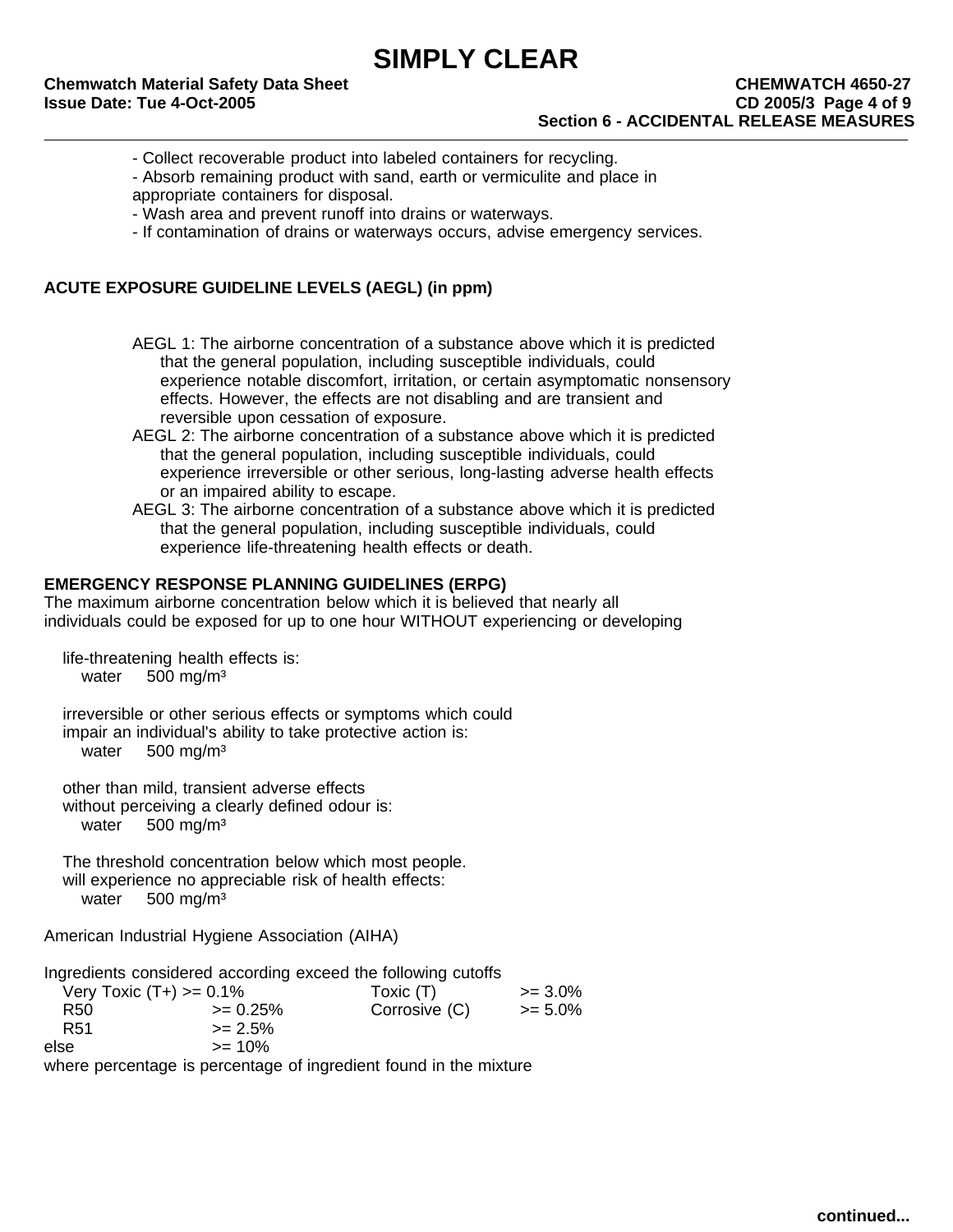# **Section 7 - HANDLING AND STORAGE**

# **PROCEDURE FOR HANDLING**

- Limit all unnecessary personal contact.
- Wear protective clothing when risk of exposure occurs.
- Use in a well-ventilated area.
- When handling DO NOT eat, drink or smoke.
- Always wash hands with soap and water after handling.
- Avoid physical damage to containers.
- Use good occupational work practice.
- Observe manufacturer's storing and handling recommendations.

#### **RECOMMENDED STORAGE METHODS**

- Polyethylene or polypropylene container.
- Packing as recommended by manufacturer
- Check all containers are clearly labeled and free from leaks.

#### **STORAGE REQUIREMENTS**

- Store in original containers.
- Keep containers securely sealed.
- Store in a cool, dry, well-ventilated area.
- Store away from incompatible materials and foodstuff containers.
- Protect containers against physical damage and check regularly for leaks.
- Observe manufacturer's storing and handling recommendations.

# **Section 8 - EXPOSURE CONTROLS / PERSONAL PROTECTION**

## **EXPOSURE CONTROLS**

No data available: water as (CAS: 7732-18-5)

Not available. Refer to individual constituents.

## **INGREDIENT DATA**

#### WATER:

No exposure limits set by NOHSC or ACGIH.

## **PERSONAL PROTECTION**

Glasses: Chemical goggles. Gloves: When handling larger quantities: General purpose rubber glove. Respirator:

# **EYE**

- Safety glasses with side shields
- Chemical goggles.
- Contact lenses pose a special hazard; soft lenses may absorb irritants and all
- lenses concentrate them.

# **HANDS/FEET**

Wear general protective gloves, e.g.. light weight rubber gloves.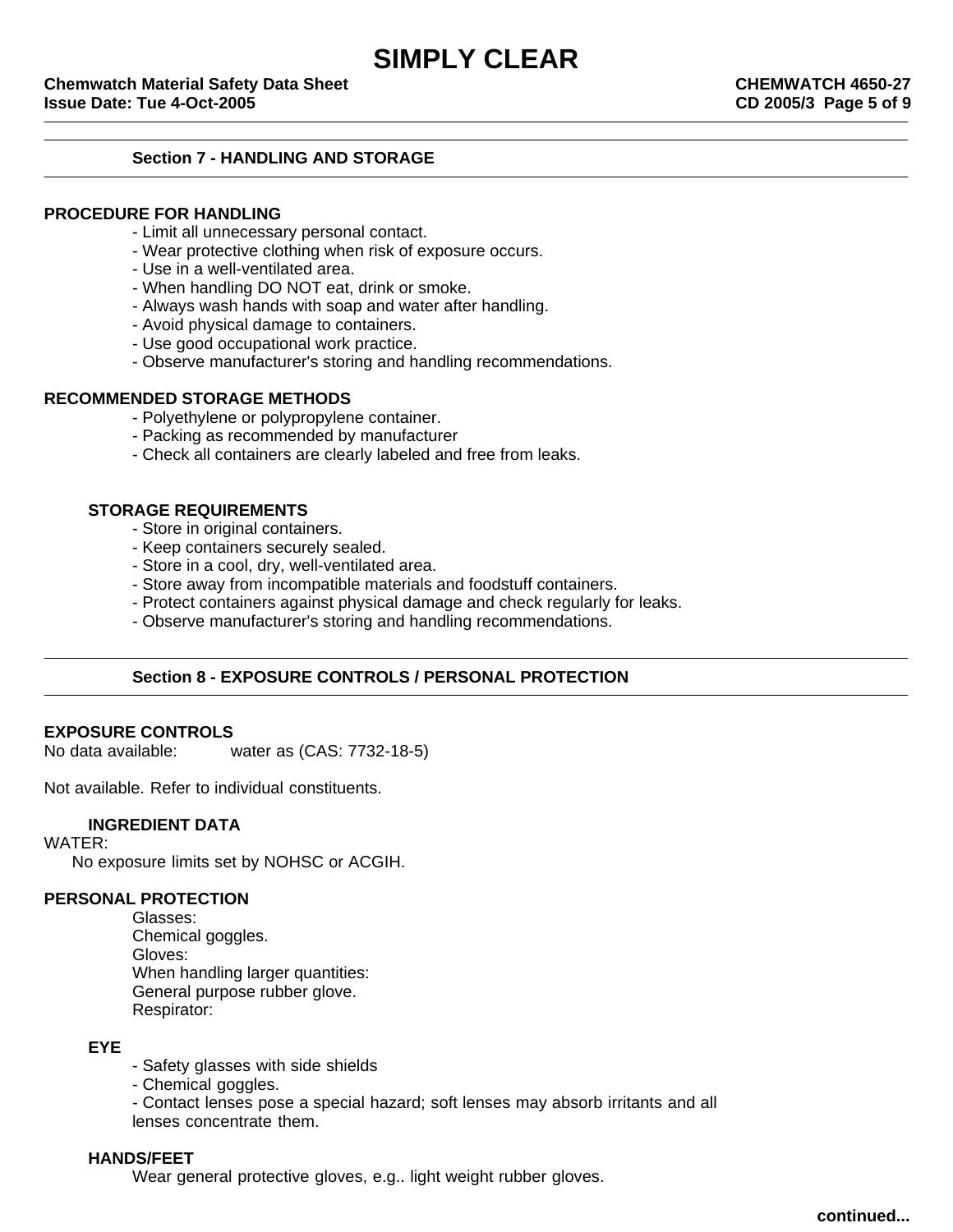**Chemwatch Material Safety Data Sheet Chemical Safety Data Sheet Chemical Sheet CHEMWATCH 4650-27 Issue Date: Tue 4-Oct-2005 CD 2005/3 Page 6 of 9 Section 8 - EXPOSURE CONTROLS / PERSONAL PROTECTION**

# **OTHER**

No special equipment needed when handling small quantities. OTHERWISE:

- Overalls.
- 
- Barrier cream.
- Eyewash unit.

The local concentration of material, quantity and conditions of use determine the type of personal protective equipment required.

Use appropriate NIOSH-certified respirator based on informed professional judgement. In conditions where no reasonable estimate of exposure can be made, assume the exposure is in a concentration IDLH and use NIOSH-certified full face pressure demand SCBA with a minimum service life of 30 minutes, or a combination full facepiece pressure demand SAR with auxiliary self-contained air supply. Respirators provided only for escape from IDLH atmospheres shall be NIOSH-certified for escape from the atmosphere in which they will be used.

# **ENGINEERING CONTROLS**

General exhaust is adequate under normal operating conditions. If risk of overexposure exists, wear an approved respirator. Correct fit is essential to obtain adequate protection. Provide adequate ventilation in warehouse or closed storage areas.

# **Section 9 - PHYSICAL AND CHEMICAL PROPERTIES**

# **PHYSICAL PROPERTIES**

Liquid. Mixes with water.

Molecular Weight: Not Applicable **Boiling Range (°C): Not Available** Boiling Range (°C): Not Available Melting Range (°C): Not Available<br>
Solubility in water (g/L): Miscible<br>
Solubility in water (g/L): Miscible<br>
Solubility in water (g/L): Miscible Solubility in water (g/L): Miscible pH (1% solution): Not Available Vapor Pressure (kPa): Not Available Volatile Component (%vol): Not Available **Example Evaporation Rate: Not Available** Volation Rate: Not Available Relative Vapor Density (air=1): Not Available<br>Lower Explosive Limit (%): Not Applicable Flash Point (%): Not Applicable Lower Explosive Limit (%): Not Applicable Lower Explosive Limit (%): Not Applicable<br>Autoignition Temp (°C): Not Applicable State: Liquid

Decomposition Temp (°C): Not Available

# **APPEARANCE**

Orange-brown suspension with a sweet odor; mixes with water.

# **Section 10 - CHEMICAL STABILITY AND REACTIVITY INFORMATION**

# **CONDITIONS CONTRIBUTING TO INSTABILITY**

- Presence of incompatible materials.
- Product is considered stable.
- Hazardous polymerization will not occur.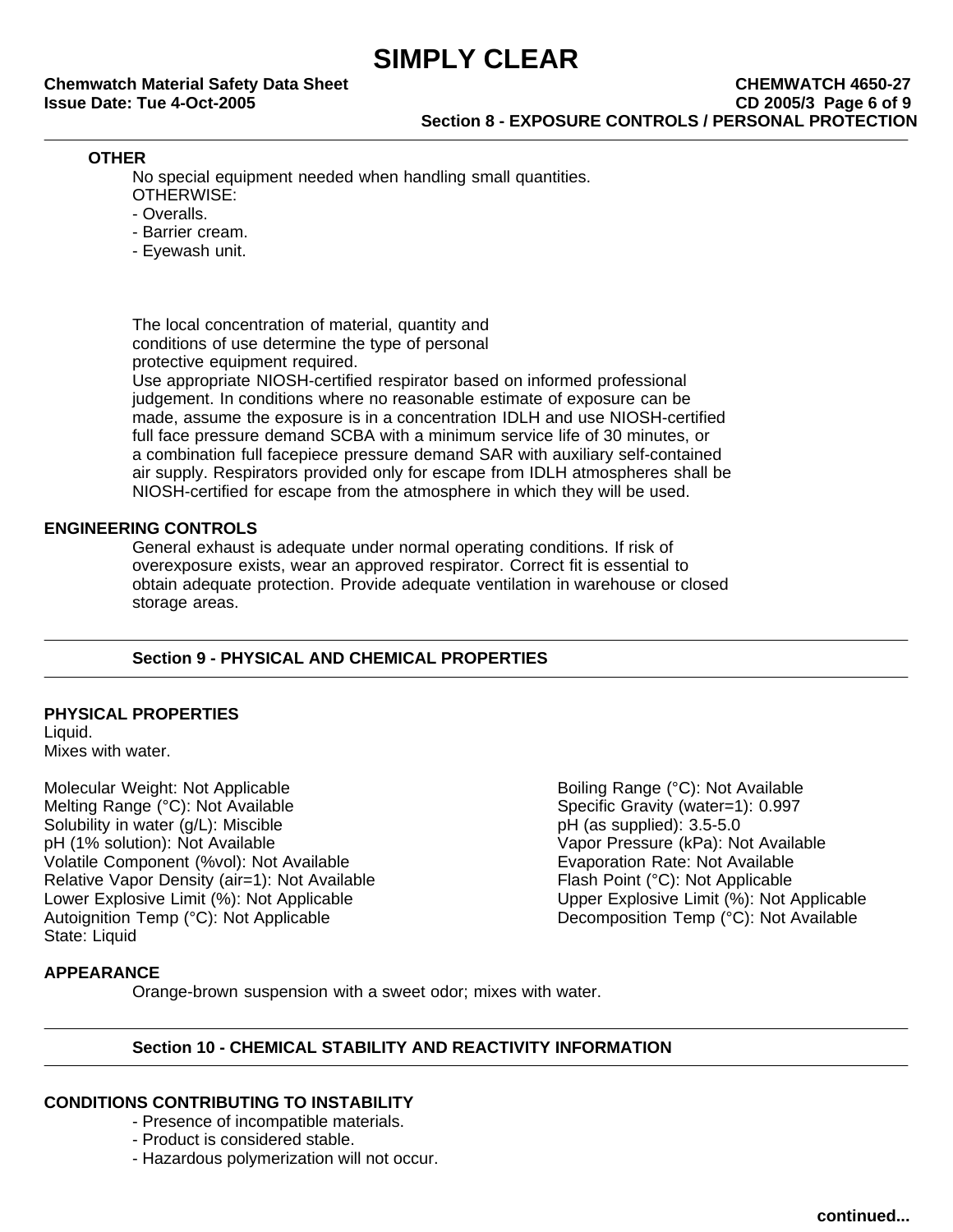# **Chemwatch Material Safety Data Sheet Chemical Safety Data Sheet Chemical Sheet CHEMWATCH 4650-27 Issue Date: Tue 4-Oct-2005 CD 2005/3 Page 7 of 9 Section 10 - CHEMICAL STABILITY AND REACTIVITY INFORMATION**

## **STORAGE INCOMPATIBILITY**

Avoid contamination of water, foodstuffs, feed or seed. None known.

# **Section 11 - TOXICOLOGICAL INFORMATION**

#### **Simply Clear**

Not available. Refer to individual constituents. unless otherwise specified data extracted from RTECS - Register of Toxic Effects of Chemical Substances

WATER: TOXICITY **IRRITATION** No significant acute toxicological data identified in literature search.

## **Section 12 - ECOLOGICAL INFORMATION**

# **Section 13 - DISPOSAL CONSIDERATIONS**

#### **Disposal Instructions**

All waste must be handled in accordance with local, state and federal regulations.

- Recycle wherever possible.

- Consult manufacturer for recycling options or consult Waste Management

Authority for disposal if no suitable treatment or disposal facility can be identified.

- Dispose of by: Burial in a licensed land-fill or Incineration in a licensed

apparatus (after admixture with suitable combustible material)

- Decontaminate empty containers. Observe all label safeguards until containers are cleaned and destroyed.

## **Section 14 - TRANSPORTATION INFORMATION**

DOT Information Shipping Name: None Hazard Class: None SubRisk: None UN/NA Number: None Packing Group: None Additional Shipping Information: International Transport Regulations: IMO: None

**continued...**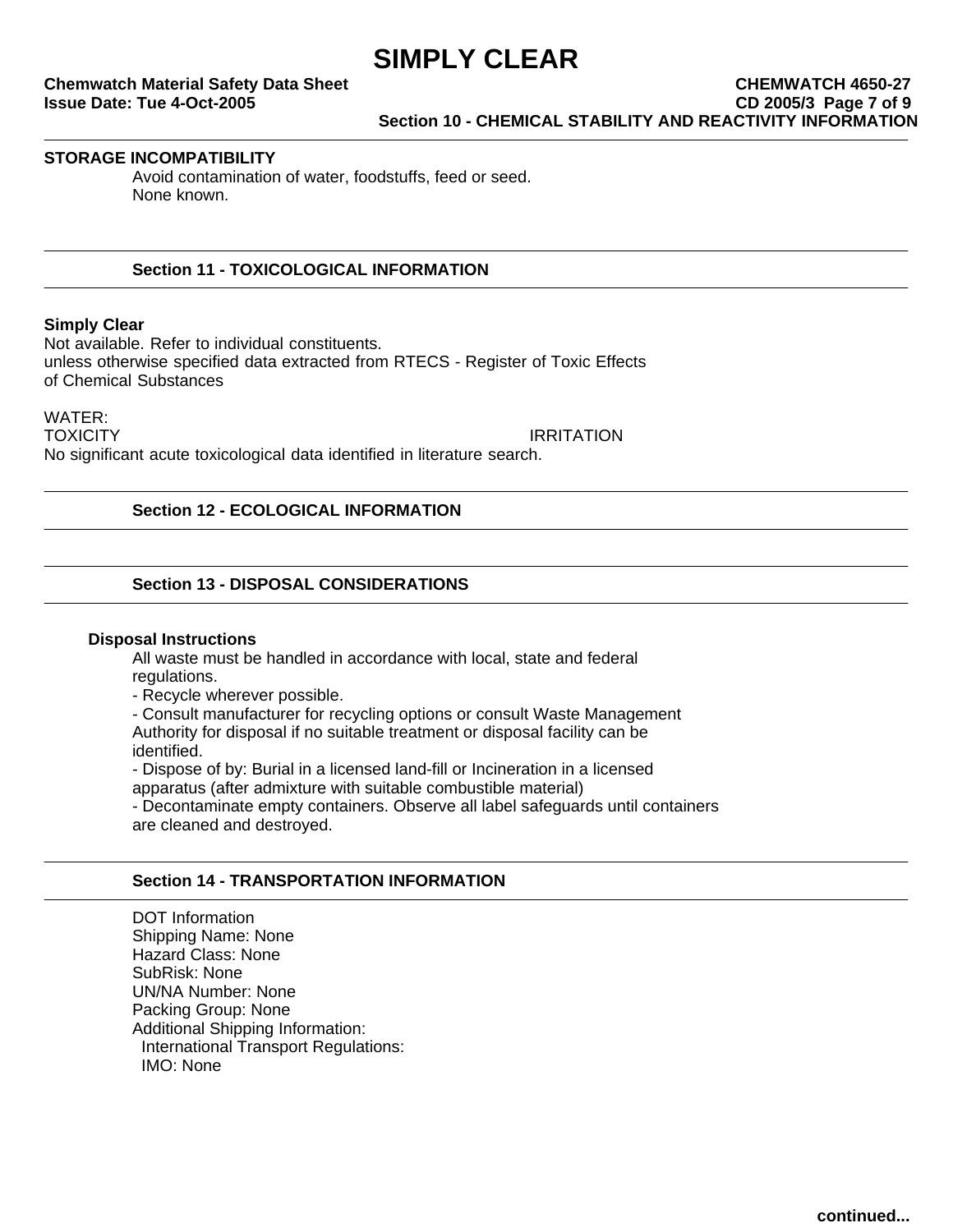## **Section 15 - REGULATORY INFORMATION**

# **RISK**

# **US Federal Regulations**

A. General Product Information In addition to Federal and State regulation, local regulations may apply. Check with your local regulatory authorities.

B. Component Information This material contains one or more of the following chemicals required to be identified under SARA Section 302 (40 CFR 455 Appendix A) SARA Section 313 (40 CFR 372.65) and/or CERCLA (40 CFR 302.4): None -------------------------------------------------------------------

Component TSCA

# **State Regulations**

A. General Product Information

B. Component Information

The following components appear on one or more of the following state hazardous substance lists.

Component CAS No CA FL MA MN NJ PA

Y=Yes this material appears on that state's hazardous substances list. N=No this material does not appear on that state's hazardous substances list.

## **Other Regulations**

A. General Product Information All components are listed in the European Inventory of New and Existing Chemical Substances (EINECS) B. Component Information CANADA The following component(s) are identified under the Canadian Hazardous Products Act Ingredient Disclosure List:

All of this product's components are on the Canadian Domestic

## **REGULATIONS**

.

water (CAS: 7732-18-5) is found on the following regulatory lists Canadian Domestic Substances List (DSL) US Toxic Substances Control Act (TSCA) US DOE Temporary Emergency Exposure Limits (TEELs) US Californian Proposition 65 - Priority List for the Development of MADLs for Chemicals Causing Reproductive Toxicity

# **Section 16 - OTHER INFORMATION**

Reasonable care has been taken in the preparation of this information, but the author makes no warranty of merchantability or any other warranty, expressed or implied, with respect to this information. The author makes no representations

**continued...**